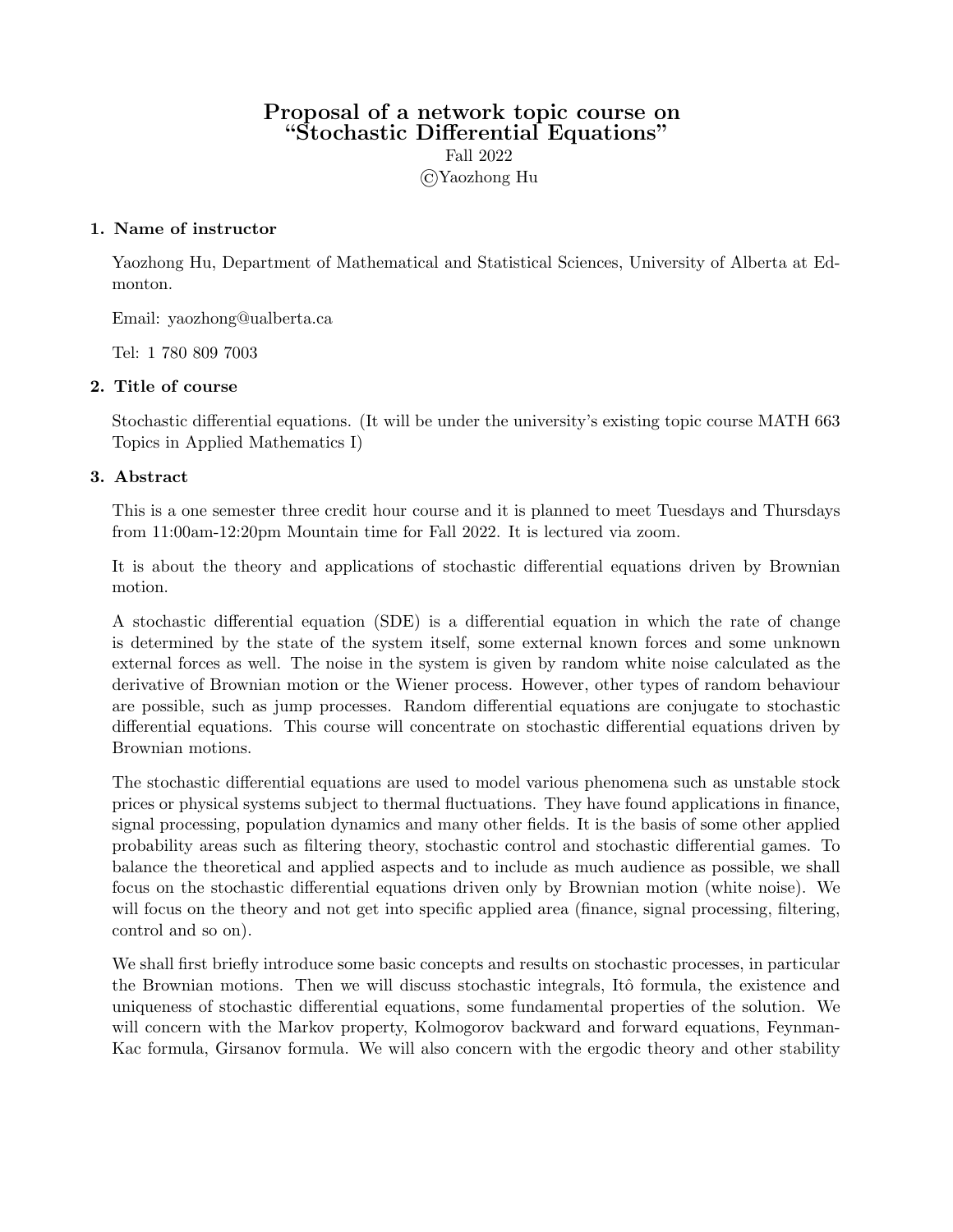problems. We may also mention some results on numerical simulations, Malliavin calculus and so on.

# 4. Course prerequisites

Some preparation on mathematical analysis and probability theory.

### 5. Reference texts

The main reference book for this course is

- Øksendal, B. Stochastic differential equations. An introduction with applications. Sixth edition. Universitext. Springer-Verlag, Berlin, 2003. xxiv+360 pp. ISBN: 3-540-04758-1
- Karatzas, Ioannis; Shreve, Steven E. Brownian motion and stochastic calculus. Second edition. Graduate Texts in Mathematics, 113. Springer-Verlag, New York, 1991. xxiv+470 pp. ISBN: 0-387-97655-8
- Klebaner, Fima C. Introduction to stochastic calculus with applications. Third edition. Imperial College Press, London, 2012. xiv+438 pp. ISBN: 978-1-84816-832-9; 1-84816-832-2

Some other reference books are

- Ikeda, N.; Watanabe, S. Stochastic differential equations and diffusion processes. Second edition. North-Holland Mathematical Library, 24. North-Holland Publishing Co., Amsterdam; Kodansha, Ltd., Tokyo, 1989. xvi+555 pp. ISBN: 0-444-87378-3
- Protter, P. E. Stochastic integration and differential equations. Second edition. Version 2.1. Corrected third printing. Stochastic Modelling and Applied Probability, 21. Springer-Verlag, Berlin, 2005. xiv+419 pp. ISBN: 3-540-00313-4
- Revuz, D.; Yor, M. Continuous martingales and Brownian motion. Third edition. Grundlehren der Mathematischen Wissenschaften [Fundamental Principles of Mathematical Sciences], 293. Springer-Verlag, Berlin, 1999. xiv+602 pp.
- Durrett, R. Stochastic calculus. A practical introduction. Probability and Stochastics Series. CRC Press, Boca Raton, FL, 1996. x+341 pp. ISBN: 0-8493-8071-5
- Jeanblanc, M.; Yor, M.; Chesney, M. Mathematical methods for financial markets. Springer Finance. Springer-Verlag London, Ltd., London, 2009. xxvi+732 pp. ISBN: 978-1-85233- 376-8
- Hasminskii, R. Z. Stochastic stability of differential equations. Translated from the Russian by D. Louvish. Monographs and Textbooks on Mechanics of Solids and Fluids: Mechanics and Analysis, 7. Sijthoff & Noordhoff, Alphen aan den RijnGermantown, Md., 1980. xvi+344 pp. ISBN: 90-286-0100-7
- Hu, Y. Analysis on Gaussian spaces. World Scientific Publishing Co. Pte. Ltd., Hackensack, NJ, 2017. xi+470 pp. ISBN: 978-981-3142-17-6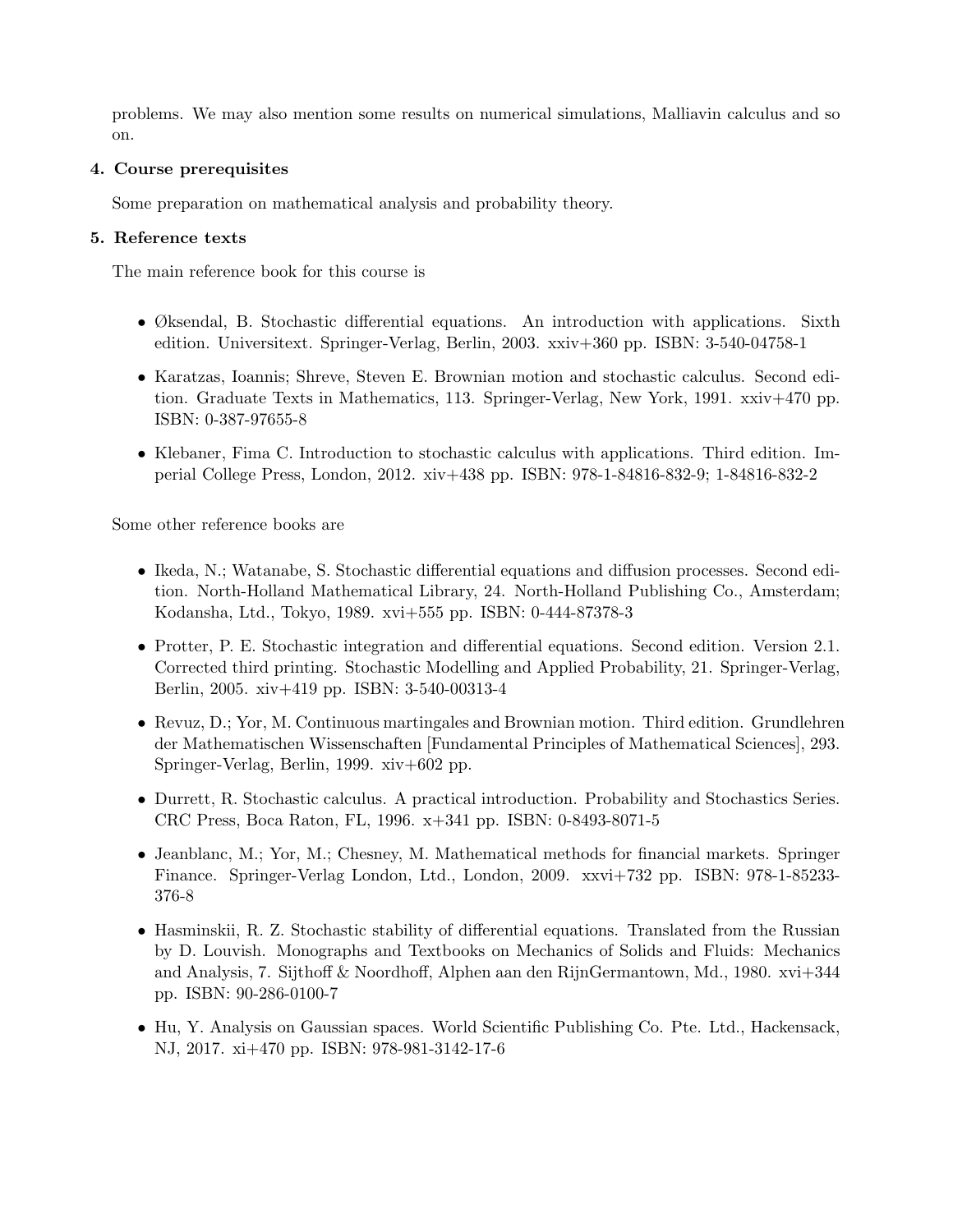• Kloeden, P. E.; Platen, E. Numerical solution of stochastic differential equations. Applications of Mathematics (New York), 23. Springer-Verlag, Berlin, 1992. xxxvi+632 pp. ISBN: 3-540- 54062-8

# 6. Description of how the course will be disseminated network-wide

The course contents are chosen so that they may be applicable to wide range of areas so researchers from various fields may be interested in these materials. This course is not specifically designated to students in finance or students in electrical engineering. But to a wider audience who want to have some more knowledge on the modern state-of-art theory of stochastic differential equations.

The course will be delivered through remote means. There will be slides for each lecture. We will use the writing on the screen to discuss problems and answers so that it is as close as to the classroom presentation.

# 7. Grading scheme

The grade will based on the homework problems (70%), to be selected mainly from the book of Øksendal and Klebaner. The remaining 30% will be from a project to be determined after half of the course.

# 8. Expected student demand across the PIMS network for such a course

The instructor taught this course via zoom Winter 2021. There were a relatively big enrolment (about 19 students). One reason that the instructor plans to teach this course the coming fall semester is because one student from University of Ottawa and some students here from University of Alberta expressed their interest in taking this course. In general, it is expected that some students from probability, statistics, mathematical finance, dynamical systems, electrical engineering and so on may be interested in this course. The instructor hopes that it will have a similar enrolment (18 students). However, the precise enrolment cannot be predicted at this moment.

# 9. Instructor experience with disseminating courses remotely and description of any possible challenges anticipated with the network-wide dissemination

The instructor has given remote courses on "elementary analysis and MATH 663 Topics in Applied Mathematics I: Stochastic differential equations (This proposed course). The instructor has also given three short courses and delivered numerous talks remotely. He has gained an abundant experience on delivering course lectures. The pdf file of the lecture slides will be used during the lectures. The ipad and the associated teaching and note taking softwares (such as notability) will be used to enhance the effectiveness of the lectures. The annotation of zoom can be used to enhance the communication with students to help them to understand the material. Students are encouraged to ask questions.

The instructor plans to pay special attention to know how the material is digested by the students and if the students understand the lecture or not. Since the body of the students are mostly more advanced undergraduate students or graduate students the instructor also plans to get feedback from the students to modify the contents and paces of the lectures.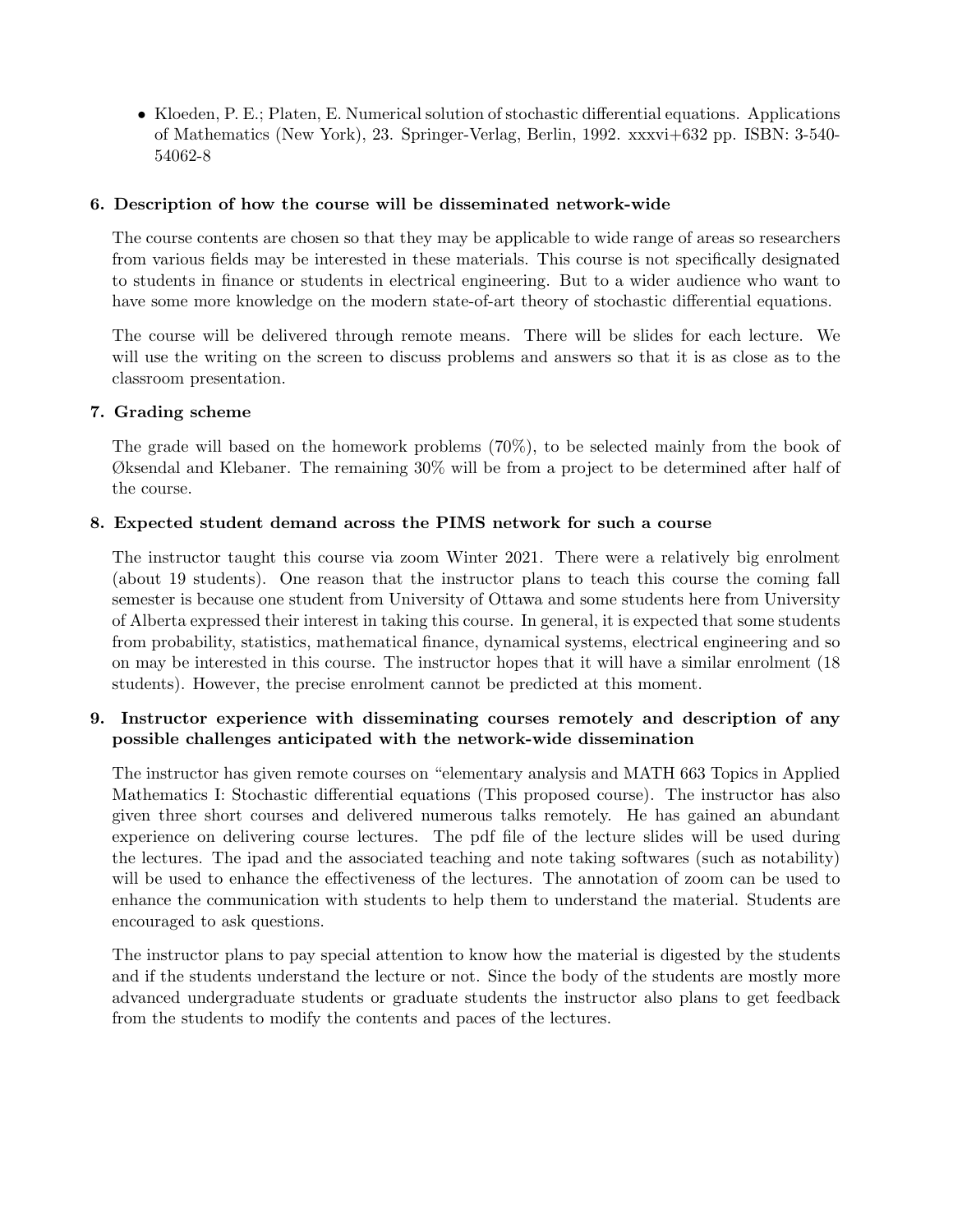#### 10. Budget

The use of zoom should be covered by the university of Alberta. The homework collection and grading will be through university's eclass (mainly via a software called "assign2") which is also covered by the university. If the enrolment is high (15 students or above), the instructor plans to get a postdoc in the field to grade homework.

#### 11. Intended syllabus The contents are

- 1) Brownian motions.
- 2) Properties of BrownianMotion Paths
- 3) Martingale and Markov Property of Brownian Motion
- 4) Hitting Times and Exit Times
- 5) Maximum and Minimum of Brownian Motion
- 6) Reflection Principle and Zeros of Brownian Motion Arcsine Law
- 7) Definition of Itô Integral
- 8) Itô Formula
- 9) Itô Processes in Higher Dimensions
- 10) Definition of Stochastic Differential Equations
- 11) Markov Property of Solutions
- 12) Weak Solutions to SDEs
- 13) Kolmogorov Backward and Forward Equations
- 14) Diffusion Processes
- 15) Martingales and Dynkins Formula
- 16) Calculation of Expectations and PDEs
- 17) Explosion and non-explosion
- 18) Recurrence and Transience
- 19) Ergodic theory
- 20) Feynman-Kac formula
- 21) Girsanov formula.
- 22) Euler-Maruyama schemes